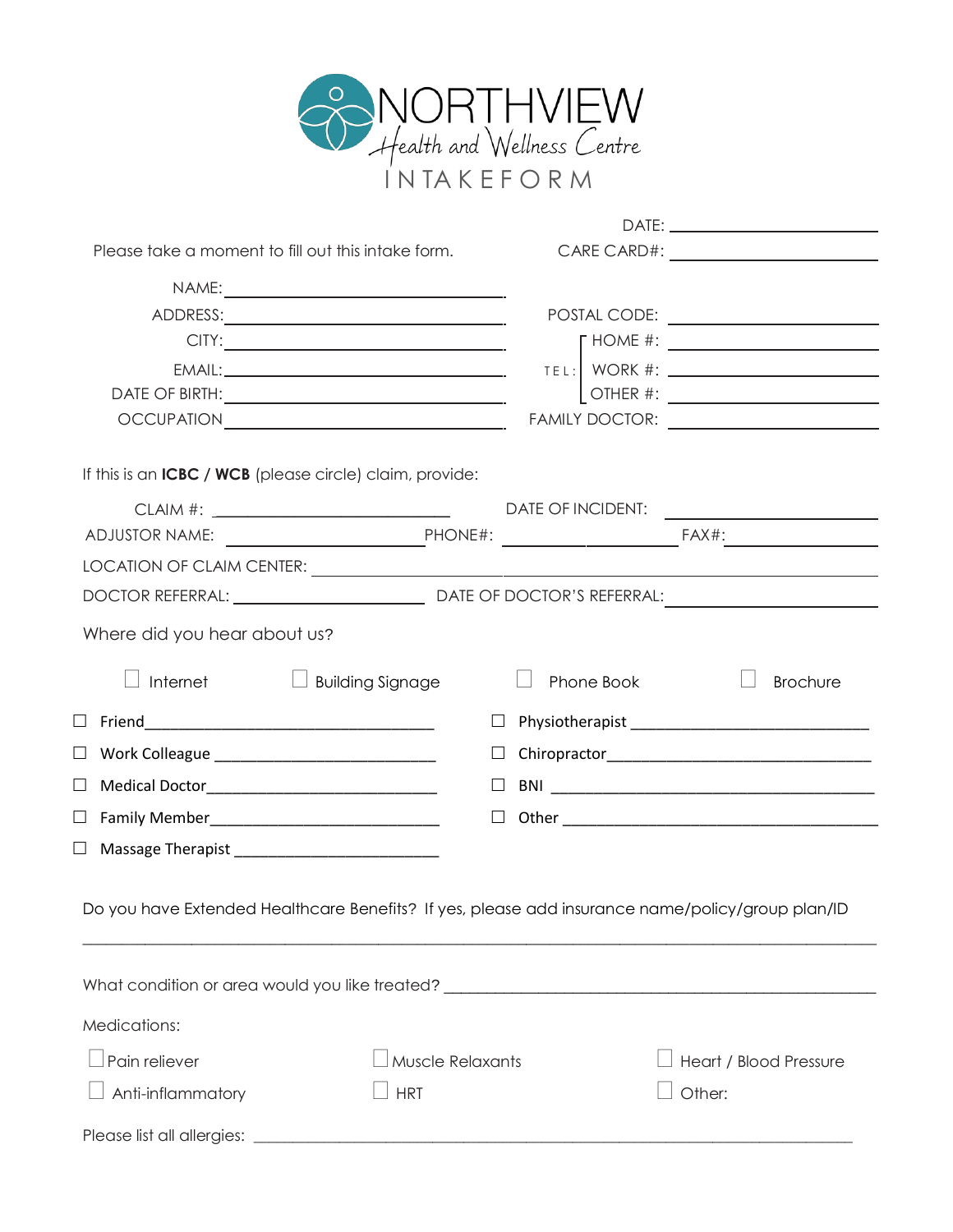How would you rate your current pain level?

| slight |  | moderate | severe |
|--------|--|----------|--------|

Are you currently receiving regular treatments from any of the following?

| <b>Chiropractor</b> | RMT | <b>Physiotherapist</b> | <b>Naturopath</b> | TCM | <b>Acupuncturist</b> |
|---------------------|-----|------------------------|-------------------|-----|----------------------|
|---------------------|-----|------------------------|-------------------|-----|----------------------|

Please list with dates any serious accidents (ie: car accidents), surgeries, injuries, illnesses, conditions, or health issues:

Please circle any of the conditions below that are applicable to you:

Daily headaches **Patterns of Numbness/Tingling** Pregnancy \_\_\_wks

HIV positive Cancer Hepatitis Epilepsy Skin condition extending the Hemophilia

Migraines **Exercise Strength** Loss of Strength **Exercise Strength** Diabetes Tinnitus **Disc problem** Disc problem **Digestive problems** Jaw Pain Sciatica Insomnia Muscle spasms Arthritis Fever present **Osteoporosis** High stress levels **High stress levels** Chronic depression Breathing difficulties High or Low BP Anxiety attacks and Asthma Asthma Dizziness or Fainting Bronchitis Varicose veins Contagious disease Sinusitis Sinusitis Contagious disease Sinusitis Sinus Sinus Contagious disease Sinus Conta

Please shade in area of pain:



MS